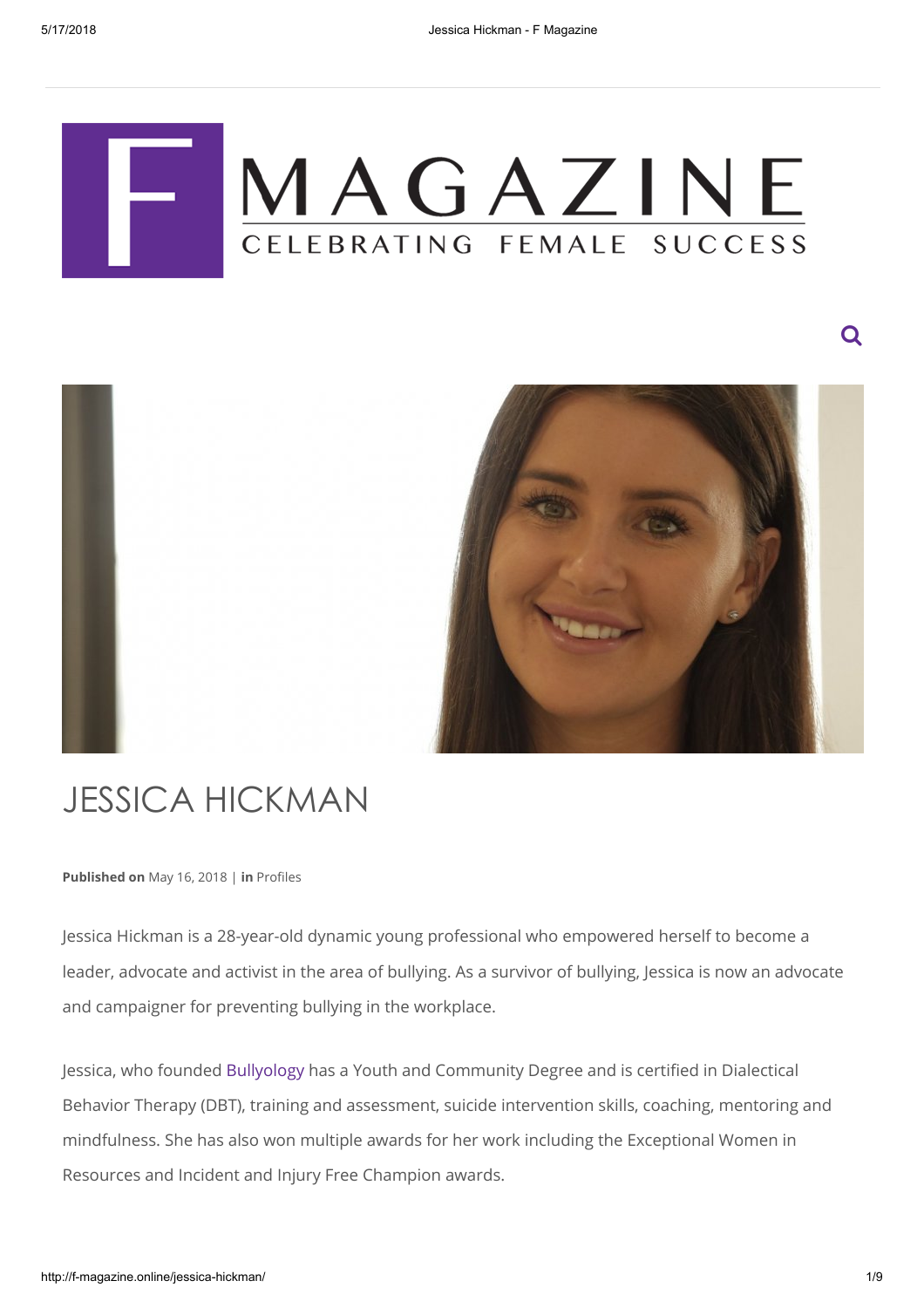### 5/17/2018 Jessica Hickman - F Magazine

Jessica worked as a culture coordinator at an oil and gas mining company; a male dominated environment where there was extensive harassment, corruption, workplace suicide, extreme mental bullying, emotional and physical intimidation, verbal abuse, hospitalisation and a CEO who refused to offer support even after she filed 32 reports to upper management. Her job was to implement the best practice in company culture and create great working environments, however, the torment she was subjected to caused her to live in fear most of the time. A vibrant and intelligent young woman, her mental and general health took a battering for the worse.

Despite her personal suffering, Jessica continued to work rigorously to create a positive and empowering workplace culture. At the time of her employment, there were approximately seven industry suicides linked to the project leaving her torn between staying in her role to help others or leaving due to fear. However, she turned her fear into fuel and now uses the valuable experience to be a champion for change. Her power came from her ability to empower her own self and she takes pride in educating leaders about the damage that a toxic workforce culture can have on personal and business successes.

Through Bullyology, Jessica raises awareness about bullying in our global society and how to prevent it, as well as educating organisations and schools about the importance of the wellbeing and happiness of young people and employees.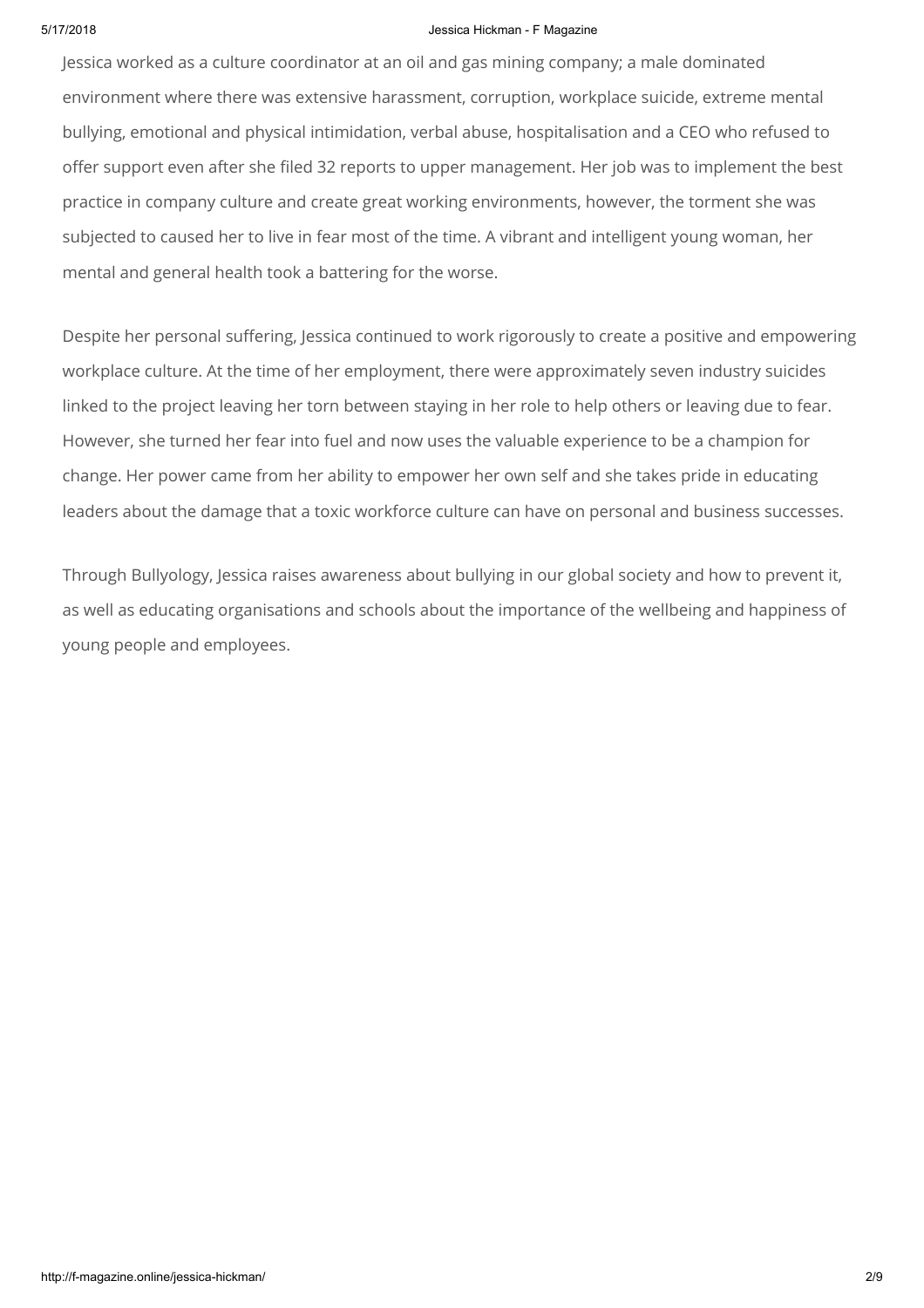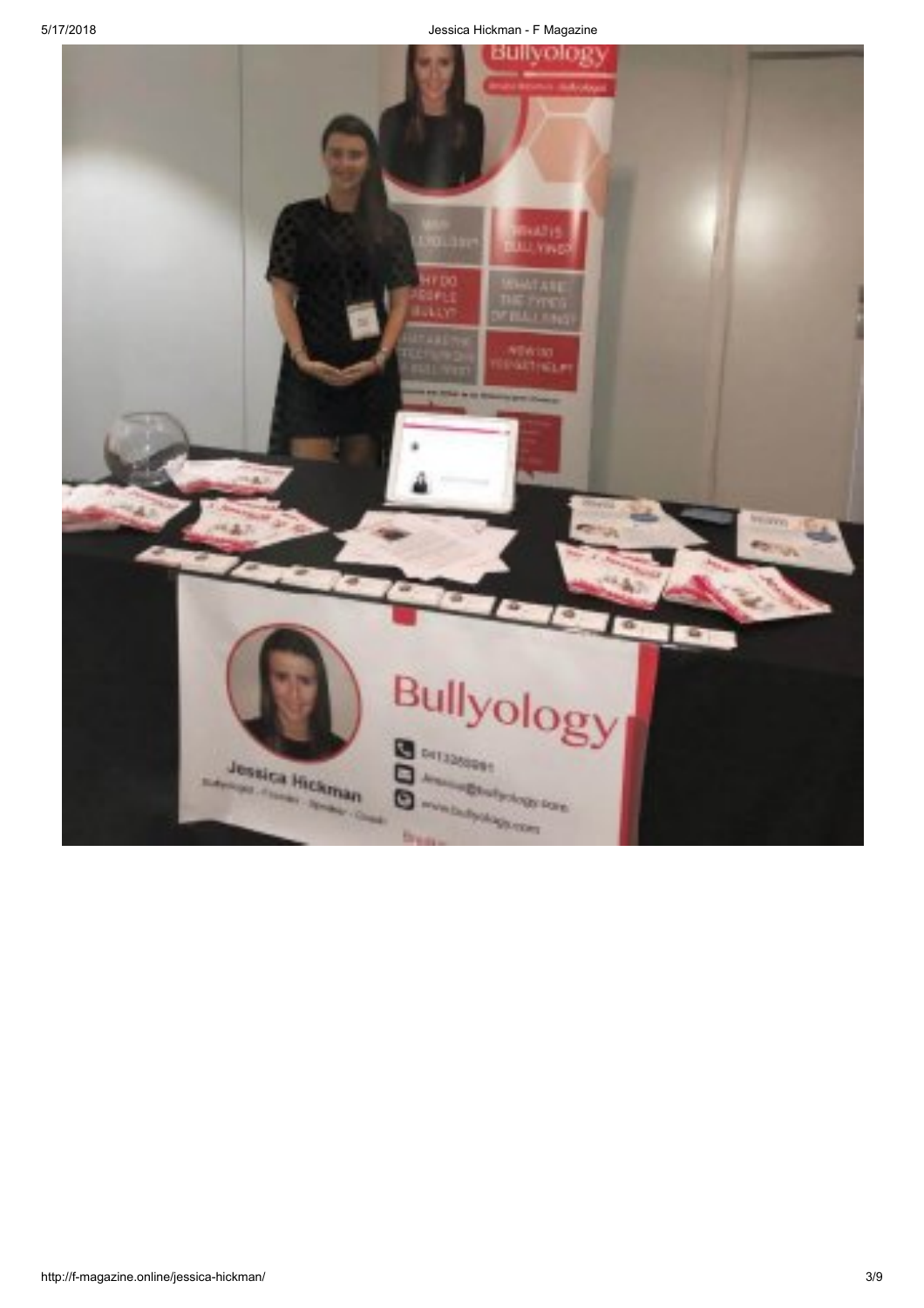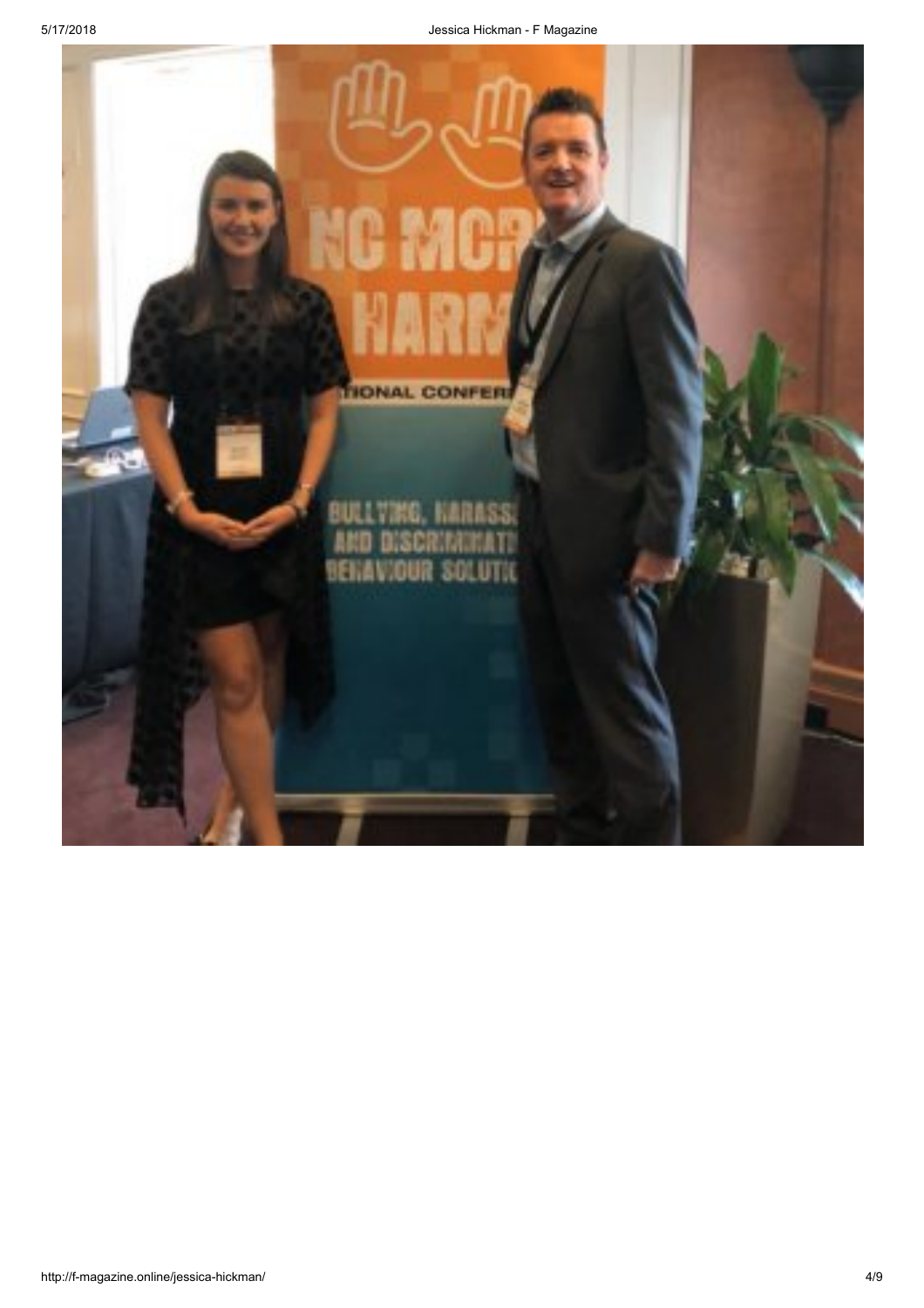5/17/2018 Jessica Hickman - F Magazine





Words by Naomi Alex

Images via Jessica Hickman

← [Hospitality Superwomen](http://f-magazine.online/the-inspired-series-superwomen-in-hospitality/)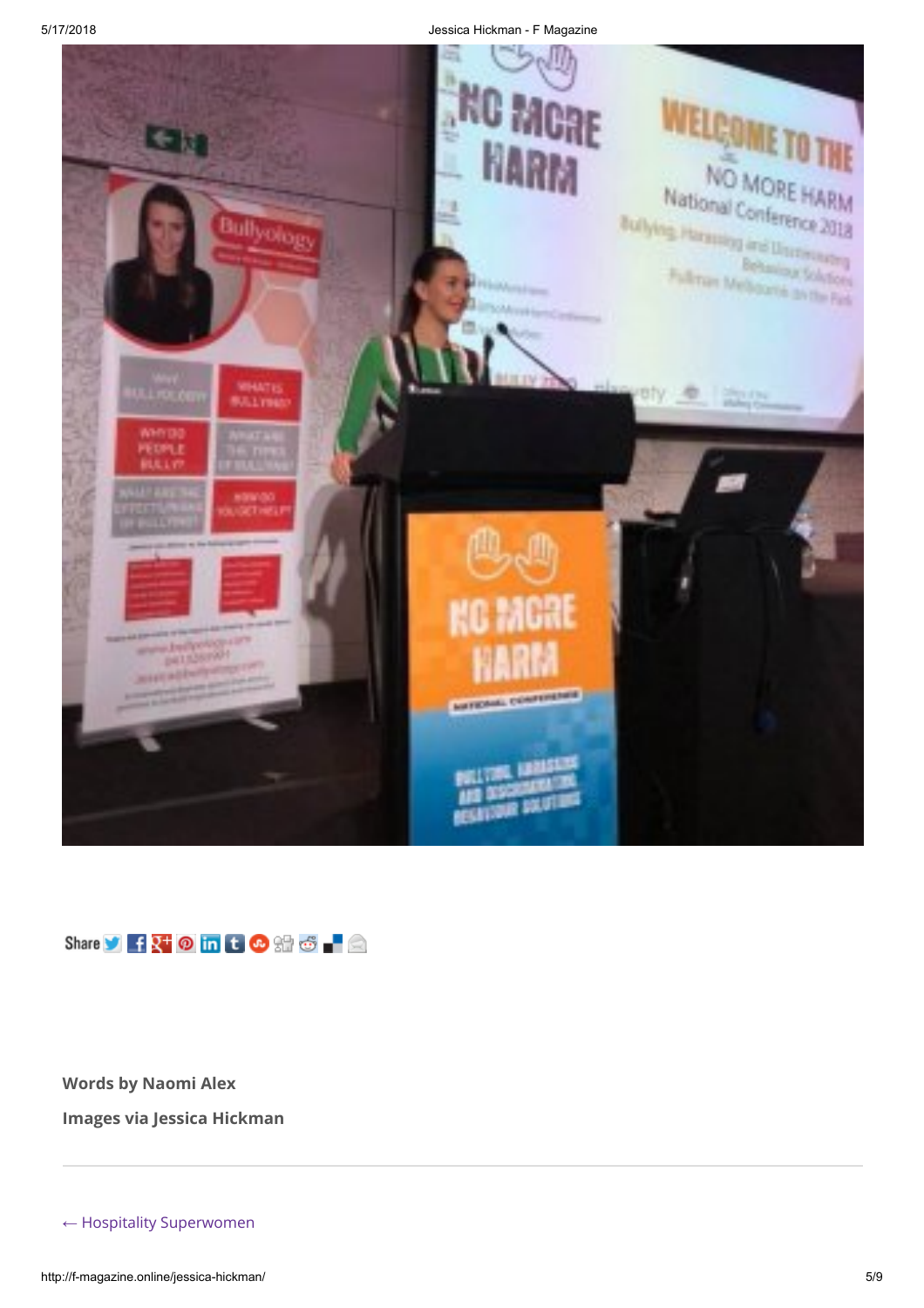

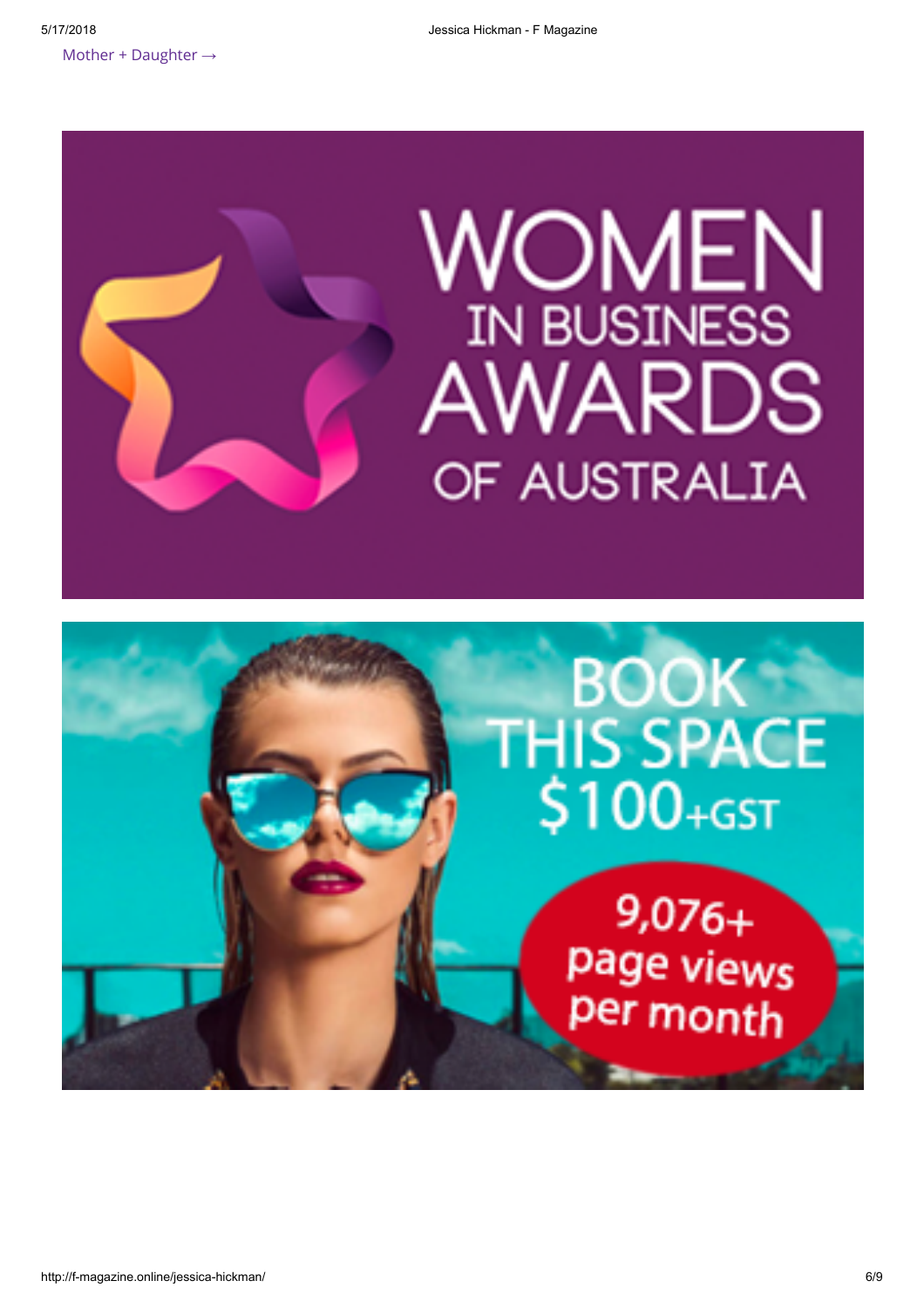

# [SIGN UP TO FREE WEEKLY E-NEWS HERE](http://f-magazine.online/subscribe/)



[Tweet](https://twitter.com/intent/tweet?original_referer=http%3A%2F%2Ff-magazine.online%2Fjessica-hickman%2F&ref_src=twsrc%5Etfw&text=Jessica%20Hickman&tw_p=tweetbutton&url=http%3A%2F%2Ff-magazine.online%2Fjessica-hickman%2F%23.Wvz4jYGSGuE.twitter) | Like 2

⊚

UPCOMING EVENTS



16 May - 20 May

[REVOLT. SHE SAID. REVOLT](http://f-magazine.online/event/revolt-she-said-revolt-again-play/) AGAIN. PERFORMANCE



18 May - 19 May

[DANCING CEOS](http://f-magazine.online/event/dancing-ceos/)

23 May - 23 May

[PINK LADY LUNCHEON 2018](http://f-magazine.online/event/pink-lady-luncheon-2018/)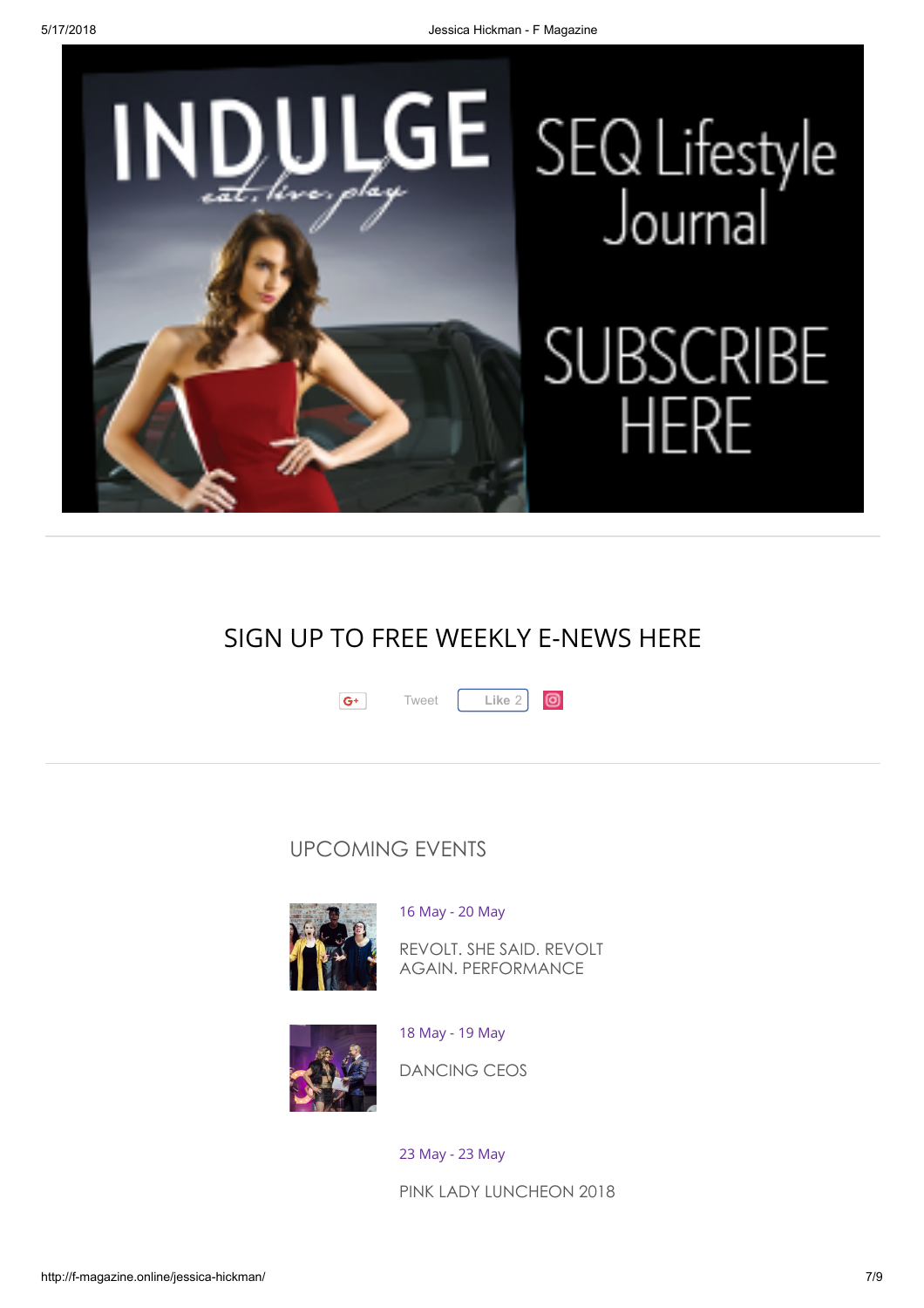24 May - 24 May

[WOMEN IN BUILDING AND](http://f-magazine.online/event/women-in-building-and-construction-the-confidence-code/) CONSTRUCTION: THE CONFIDENCE CODE

## LATEST ON FACEBOOK



LATEST ON INSTAGRAM